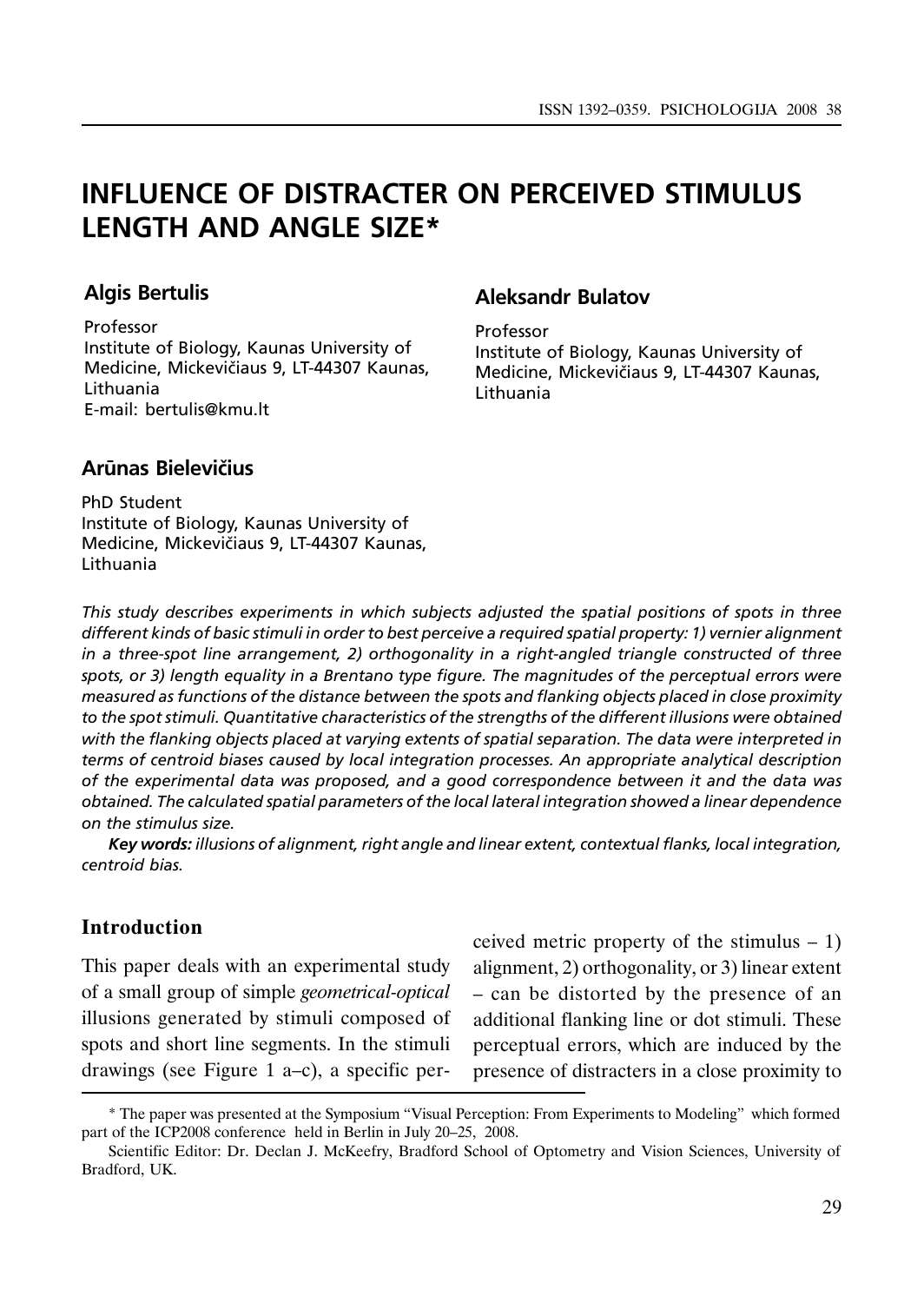the constituent spot stimuli, are stable, reproducible and consistent across a number of observers.

We have measured the magnitudes of the three illusions as functions of the stimulus spatial parameters and, using these quantitative characteristics, we have considered the interrelations among them. We have explored the mechanisms of their generation in relation to the center of gravity concept, initially suggested by C. H. Judd  $(1905)$  & others (Festinger et al., 1968; Erlebacher & Seculer, 1969; Kaufman & Richards, 1969; Virsu, 1971; Coren & Hoening, 1972). This was subsequently the basis for the centroid biases concept (Morgan and Casco, 1990; Morgan et al., 1990). According to this idea, the visual system utilizes indirect position coding via centroids of the response of "eclectic" units with large aggregate receptive fields. Such a coarse coding yields misjudgment of the local position of an element within a cluster of elements. In order to examine positional coding via this concept of centroids, we have performed a psychophysical study of the distortions of perceived alignment, ortho-

gonality and length matching by using the stimuli in which the basic spots and accompanying contextual objects may be considered as the clusters (Figure 1). We go on to suggest a model for experimental data based on calculations of centroid biases in these clusters.

# Methods

#### Stimuli

Three types of illusory stimuli (Figure 1 A–C) which were composed of spots and short line segments (types 1 and 2) or combined of spots only (type 3) were used in the experiments. The first stimulus type comprised three spots arranged either vertically or horizontally, and the observers made judgments regarding the alignment of the spots in the presence of flanking line distracter stimuli (Figure 1A). In the second stimulus type the three spots were arranged in the form of a right-angled triangle. Observers were required to make judgments as to whether the 'right-angle' of the triangle was perceived as being either greater or smaller that 90° in the presence of line distracters oriented vertically, horizontally and at 45° (see



Figure 1. Facsimiles of the illusory three-spot stimuli used: imaginary line (type 1), right angle (type 2), and interpolated Brentano figure (type 3).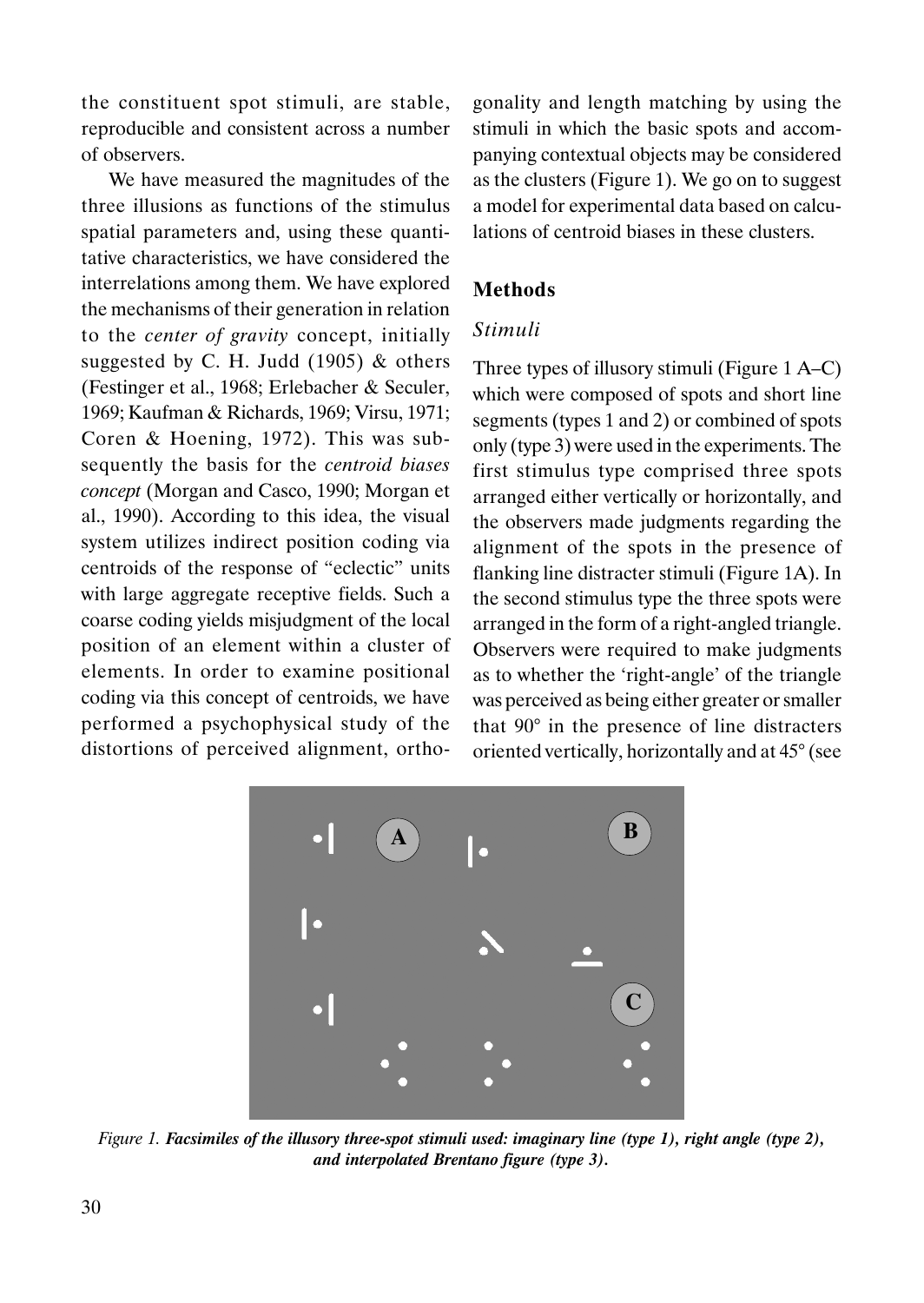Figure 1B). In the third kind of stimulus, observers were required to match the perceived linear extent of an interpolated Bretano type stimulus (Figure 1C).

All visual stimuli were presented on a Sony SDM-HS95P monitor placed at a distance of 400 cm from the observers. The stimuli were presented monocularly and centrally on a circular background 4º in diameter. Background luminance was 0.4 cd/m<sup>2</sup>and the spot and stripe stimuli had a luminance of 75 cd/m<sup>2</sup> . Spot diameter and stripe width were set at 1.5 min of arc. The monitor was calibrated and gamma corrected using a Cambridge Research Systems OptiCAL photometer.

The observer's head movements were limited by a chin holder, and an artificial pupil with a diameter of 3 mm was used to minimize the optical deformations. The experiments were conducted under control of computer software of the authors' design. The program arranged the order of the stimuli, presented them on the monitor, introduced alterations according to the subject's command, and recorded the subject's responses. For stimuli drawings, the Microsoft GDI+ antialiasing technique was applied.

# Procedure

The method of adjustment was used to establish the functional dependence of the illusion strength on the spatial parameters of the stimuli. Biases of the judgment criteria – an inherent characteristic of the method – were reduced by randomizing stimuli with different parameters in the presentation sequence.

The experiments were carried out in a darkened room, and the subjects were asked to adjust one or two basic spots of the stimulus into positions that enabled them to perceive the required spatial property of the inter-

polated pattern: alignment, 90° angle, or length equality. The subjects manipulated the keyboard buttons varying one or two spot positions in the required directions one pixel at a time (1 pixel  $= 0.25$  min of arc). The initial positions of the spots were randomized and distributed evenly within a range of  $\pm$  5 min of arc. While the spot position was manipulated, the flanking objects' shape, size, and distance did not vary. The subjects were given no instructions concerning their eye fixations in Experiments 1 and 2. However, in Experiment 3 the subjects were asked to stare at a fixation spot (diameter  $=$  3 min of arc, luminance  $=$  75 cd/m<sup>2</sup> ) placed 25 min of arc above the central spot of the stimulus. Observation time was effectively unlimited. The errors made by the observers were considered as the values of the illusion strength. For each set of an independent variable, they carried out at least 10 experimental runs on different days, i.e. 10 trials were included in each data point analysis.

# Subjects

A total of 27 observers, recruited from local university teachers and students, took part in the study. All the participants were normally sighted or were wearing their usual optical corrections. Twenty-two of the subjects were naive with respect to the goals of the study, and all gave their informed consent before taking part in the experiments which were performed in accordance with the ethical standards of the 1964 Helsinki Declaration.

### Experiment 1

### Method

The objective of Experiment 1 was to measure the strength of the perceived distortions in alignment as a function of the distance between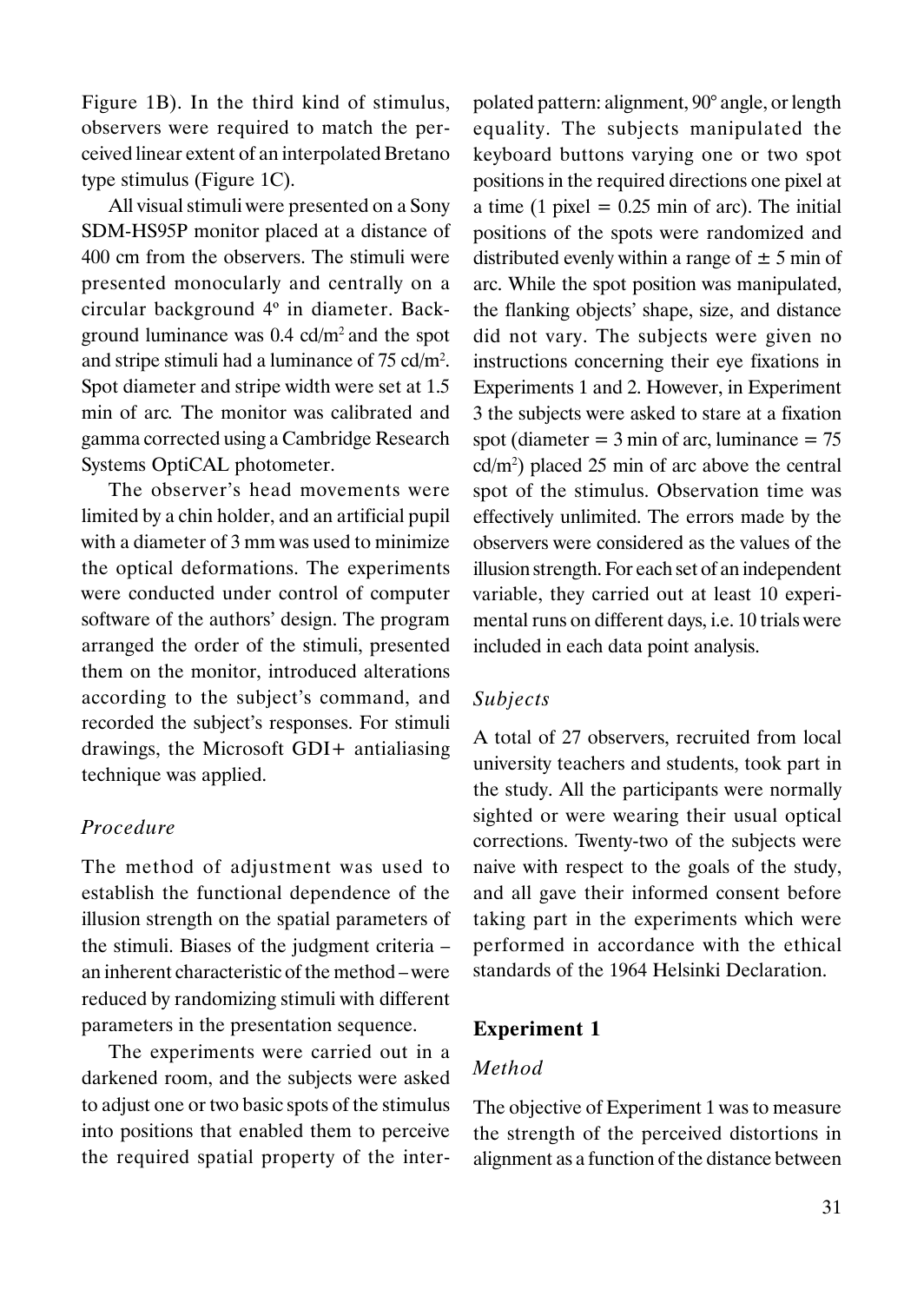the stimulus spots and the distracting stripes (stimulus type 1). The subjects adjusted the middle spot into a position which made all three spots to form an imaginary line. The stimulus orientation was 0° or 90°; its half length, 60 min of arc; the stripe length, 3 min of arc. The six subjects who participated in the experiments gave qualitatively similar results.

# Results

Participants of this experiment reported a misalignment of the three-spot stimulus when the positions of spots physically form of a straight line and the accompanying stripes were displayed at some distance apart. The data are shown in Figure 2 and indicate that the illusion is not present when the positions of the stripes coincide with those of the spots. The illusion is present irrespective of the stripe flanking side and reaches its maximum at about 5 to 8 min of arc of the gap size, beyond which it gradually decreases to zero. Similar, symmetrical results were obtained for the horizontal and vertical stimulus orientations, and the data demonstrate the limits of the distance of the perceptual action of the distracting stripes.

#### Discussion

The quantitative characteristics of the misalignment illusion (Figure 2) reveal the presence of the local processes of lateral interactions within proximal surroundings of the stimulus terminator spots. The surroundings may be defined as patches of perceptual influence, which could be referred to the large aggregate receptive fields. We assume that a weighted spatial pooling is performed over each patch of influence. We interpret the pooling as a multiplication of the neural excitations evoked by a single stimulus spot and its flank by the weighting profile of the patch. Afterwards, a convolution procedure enables to define the position of the pooling centroid (see General Discussion for a formal treatment of this approach). Since the position of the centroid is identified with the



Figure 2. Illusion of straightness as a function of the distance between the basic stimulus spots and flanking stripes. Diamonds and triangles represent the data for observers ER and UL, respectively. Error bars,  $\pm$  one standard error of the mean (SEM). The vertical stimulus orientation in A; the horizontal orientation in B. Solid lines, the least squares fitting by equation (3). The coefficient of determination  $\mathbf{R}^2$  in A: 0.898 and 0.953 and in B: 0.828 and 0.902 for ER and UL, respectively.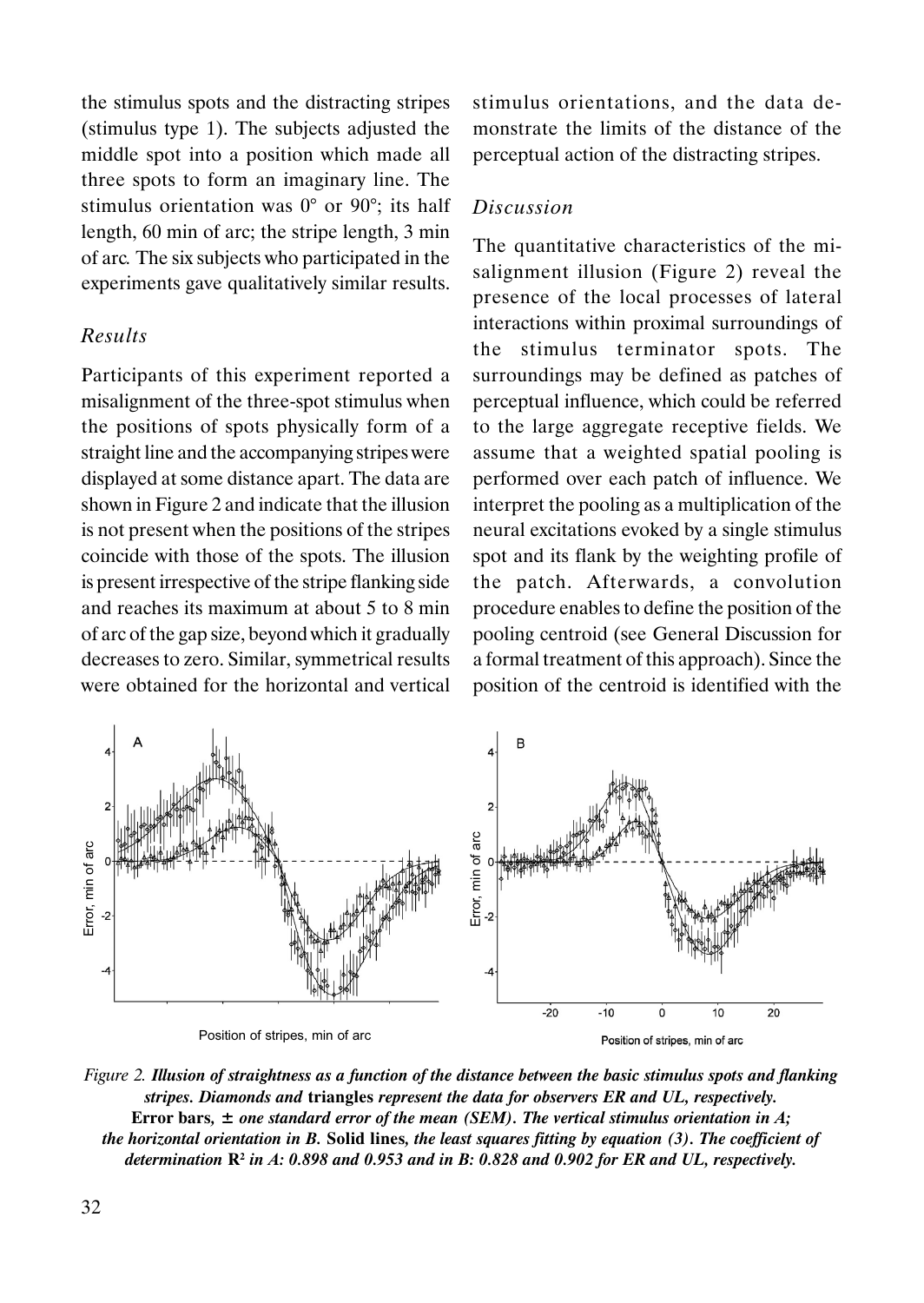position of the stimulus spot, a perceptual shift of the spot position in the visual field occurs. The perceived contrariwise shifts of the three stimulus spots cause illusory percept of the shape of the interpolated line: the straight line perceptually turns to the curved one. In the following experiment, we go on measuring distortions in the perception of the orthogonal orientations caused by the flanking stripes.

# Experiment 2

#### Method

A right-angle stimulus was formed by three spots (type 2) displayed in a shape of an imaginary triangle with the orthogonal orientations of two sides equal in length (30, 60, or 90 min of arc). Two flanking stripes at the end-spots were oriented in parallel with the imaginary sides; the third stripe at the middle spot was at 45° to the vertical (see Fig. 1 B). When the middle flank was inside the stimulus, the other two were outside, and vice versa. The stripes were 2.5, 5.0, or 7.5 min of arc long, in correspondence to the side length. The stripeto-spot gap varied within the 25 min of arc limits in the 0.5 min of arc steps with a random distribution during the experiment. For each distance value, the subjects estimated the interpolated angle size and changed it by adjusting the two end-spots simultaneously and symmetrically into positions that made the angle sides to appear orthogonal. The subjects varied the angle size in a series of 0.2° steps. Twenty-two subjects participated in the experiment, and two of them (ER, UL) participated also in Experiment 1.

# Results

The distortions of the right angle perception, caused by the flanking stripes, are shown in

Figure 3 and are greater in amplitude (10–15 min of arc) compared to those obtained in the perceived alignment task. Similarly to Experiment 1, the curves show a rather simple regularity in growth of the illusion strength up to maximum when the stripe-to-spot distance increases on either side of the spots, and a gradual diminution of the illusion with the further increase of the distance. The illusion strength is dependent on the stimulus size (Figure 3). The illusion maximum value and its position on the curves linearly increase with increasing the length of the sides of the interpolated angle (Figure 4).

#### Discussion

The quantitative characteristics of the distortions of the right angle perception (Figure 3) are consistent with the idea of patches of the perceptual influence or centroid biases. The positions of three centroids cause perceptual shifts of positions of the three stimulus spots and lead to the resulting distortion of the perceived size of the angle. When the apex flank is inside the right angle area and the rest two flanks are outside, an acute angle is judged; in the opposite case when the flanks are inside, an obtuse angle is reported by the observers.

# Experiment 3

# Method

The perceived distortions of linear extent in the stimulus parts were measured using the interpolated Brentano stimulus formed by identical spot elements (Figure 1 C). The base of the stimulus comprised three spots which served as terminators for two spatial intervals lined up horizontally side by side. One of the intervals was considered to be the reference,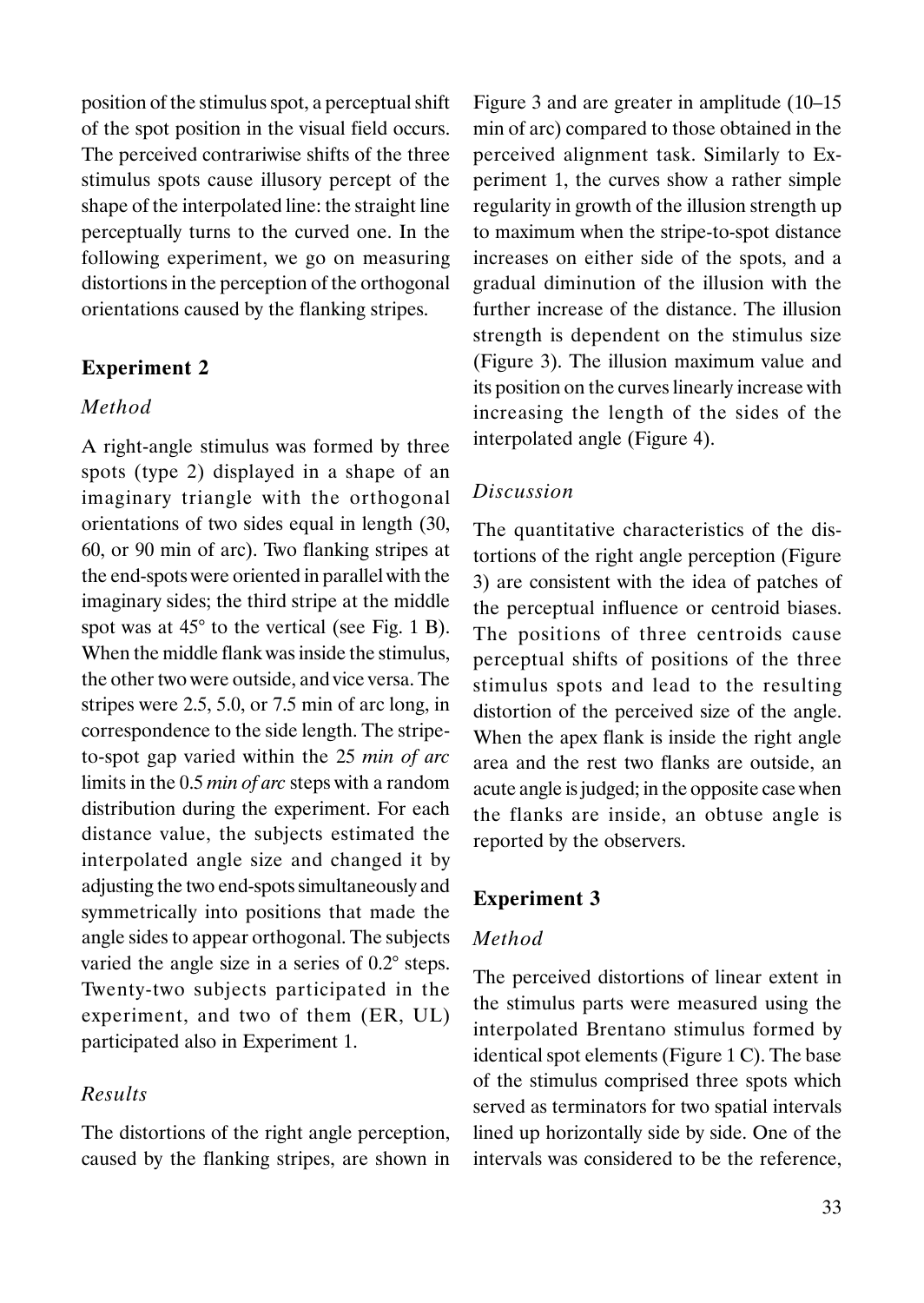

Figure 3. Illusion of orthogonal orientations as a function of the distance between the stimulus spots and flanking stripes for four subjects. Circles, squares, and triangles represent the data for the right angle stimuli different in side length: 43, 86, and 129 min of arc, respectively. Error bars,  $\pm$  one standard error of the mean (SEM). Solid lines, the least squares fitting by equation (3). Coefficient of determination  $\mathbb{R}^2$ : 0.933, 0.969, 0.983 (GE); 0.943, 0.954, 0.97 (ER); 0.839, 0.939, 0.96 (LE); 0.923, 0.96, 0.939 (UL) for the right angle stimuli different in side length 43, 86 and 129 min of arc, respectively.

and the other as the test. For each central spot, flanking pairs of spots placed above and below the horizontal mid-line formed the distracters, the imaginary wings.

The subjects estimated the horizontal length of the two stimulus intervals and made them appear equal by moving a single cluster of the spots to the right or to the left. After the perceptual equality was achieved, a judgement error was estimated as a physical difference between the reference and test intervals in length. The errors of the length judgment were measured as functions of the length of the wings,  $w$ , which varied from 0 to 20 min of arc

in 0.5 min of arc steps. The internal angle of the wings,  $\alpha$ , was fixed at 90 $^{\circ}$ . The stimulus varied in size: the length of the referent part was 32, 64, or 96 min of arc. Observer eye movements were minimized by instructing the subjects to fix on a spot placed 25 min of arc above the central spot of the stimulus. Three subjects participated in the experiments, two of them (ER and UL) also participated in Experiments 1 and 2.

# Results

The data obtained (Figure 5A) are similar to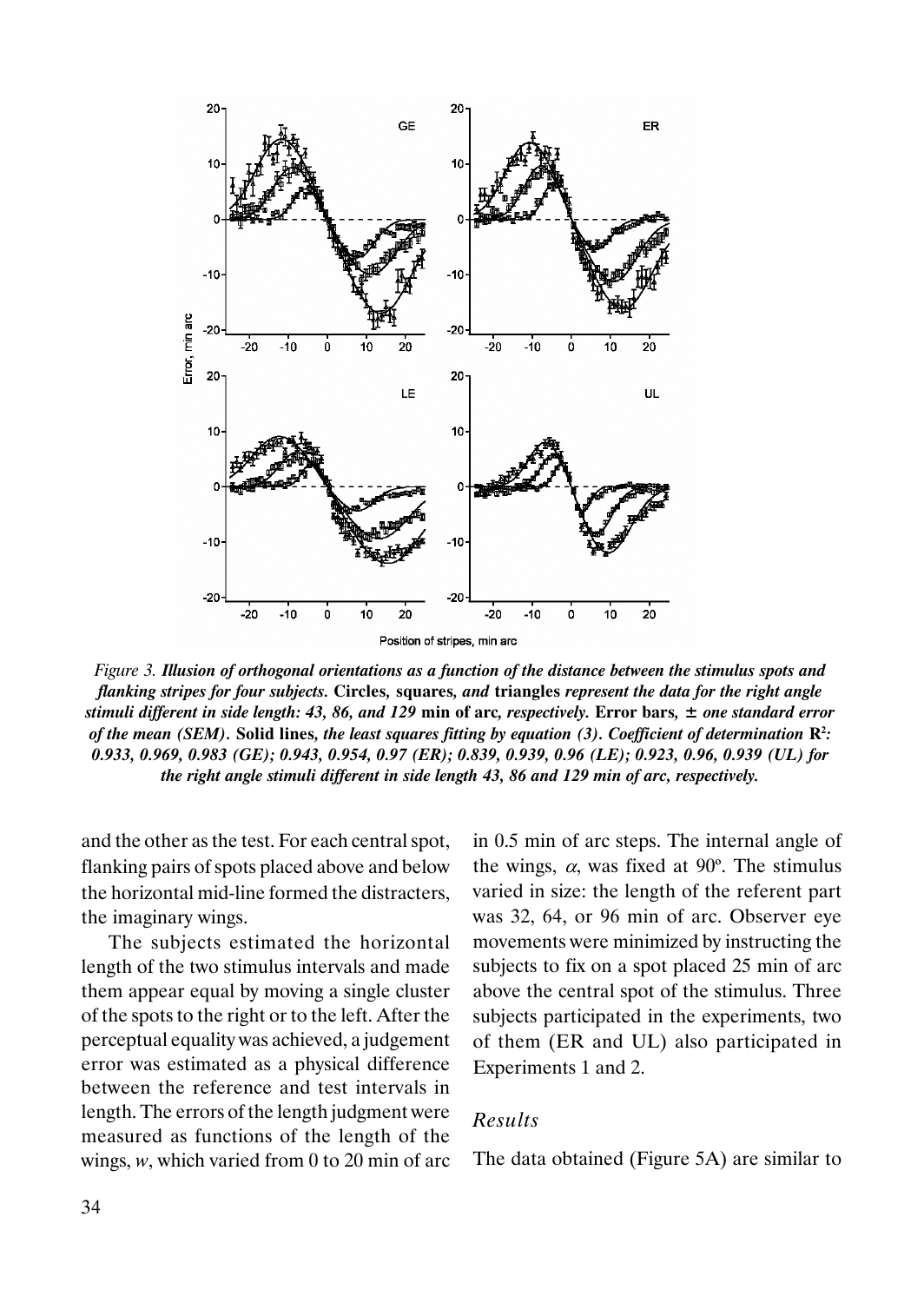

Figure 4. Illusion of orthogonal orientations: maximum value and position as functions of the size of the stimuli, lower and upper lines, respectively. Dashed lines, 95% prediction bounds.

those of the two previous experiments, and the magnitudes of the distortions are similar to those found in Experiment 2. The illusion strength changes as a function of the wing length, reaching a maximum then gradually decreasing. These data also support the explanation of the origin of distortions by the local integration processes within the proximal surroundings of the stimulus parts and by a perceptual shift of the positions of the stimulus basic spots toward the flanking spot pairs. The perceived shifts of the three basic spots cause underestimation of the length of the stimulus interval with the flanks-in and overestimation of the length of the interval with the flanks-out.

### Discussion

The experimental data show that the maximum value of the illusion depends on the stimulus size (Figure 5A). The stimulus size changes are exclusively determined by varying positions of the lateral basic spots of the stimulus in relation to the fixation spot, i.e. by the retinal eccentricity. Analysis of the experimental data shows a linear dependence of the maximum value and the width of the pooling patch on the retinal eccentricity (Figure 5B). It is known that the linear scaling is related to the linearity of the inverse value of the cortical magnification factor due to logarithmic mapping between the retina and the striate cortex (Schwartz, 1980;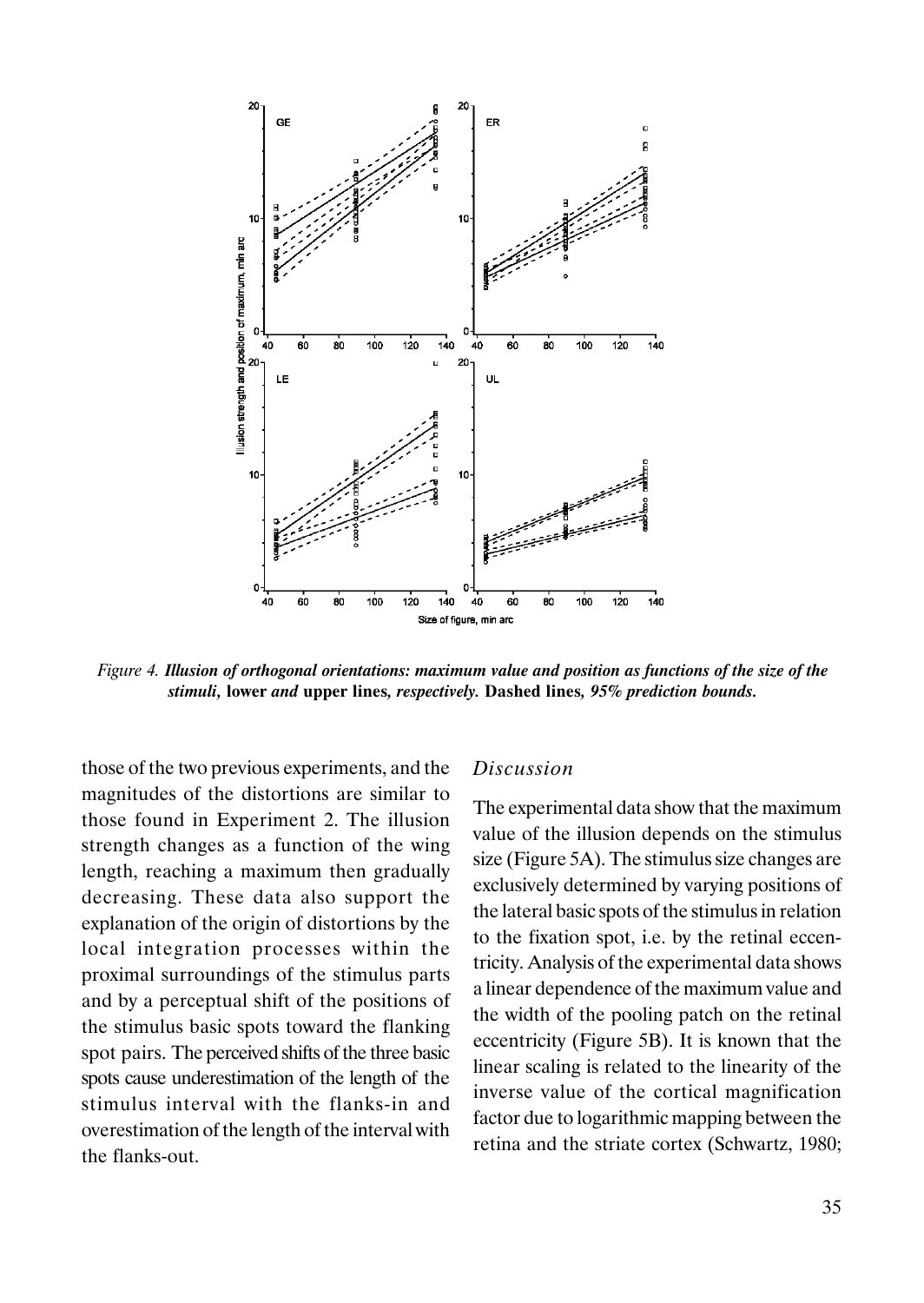

Figure 5. Illusion of extent as a function of the length of the wings  $(w)$  for three subjects. In A: circles, squares, and triangles represent the data for the stimulus referential part different in length: 32, 64, and 96 min of arc, respectively. Error bars,  $\pm$  one standard error of the mean (SEM). Solid lines, the least squares fitting by equation (2). In B: position of the illusion maximum and width of the pooling patch as functions of the retinal eccentricity, lower lines and upper lines, respectively. The width includes three standard deviations ó on either side of the mean. Dashed lines, 95% prediction bounds. The coefficient of determination R<sup>2</sup> : 0.976, 0.955, 0.952 (UL); 0.942, 0.950, 0.947 (ER); 0.944, 0.943, 0.918 (LE) for the stimulus referential part length, 32, 64 and 96 min of arc, respectively.

Letelier & Varela, 1984; Polimeni et al., 2006). Consequently, the parameters of the linear scaling obtained in Experiment 3 (also in Experiment 2) can refer to the invariant scale of the integrative procedures across the cortex.

#### General Discussion

We propose an analytical description of our experimental data. The calculations are based on the following statement: if mass  $M_a$  at  $x = X$  is added to mass M at  $x = 0$ , the position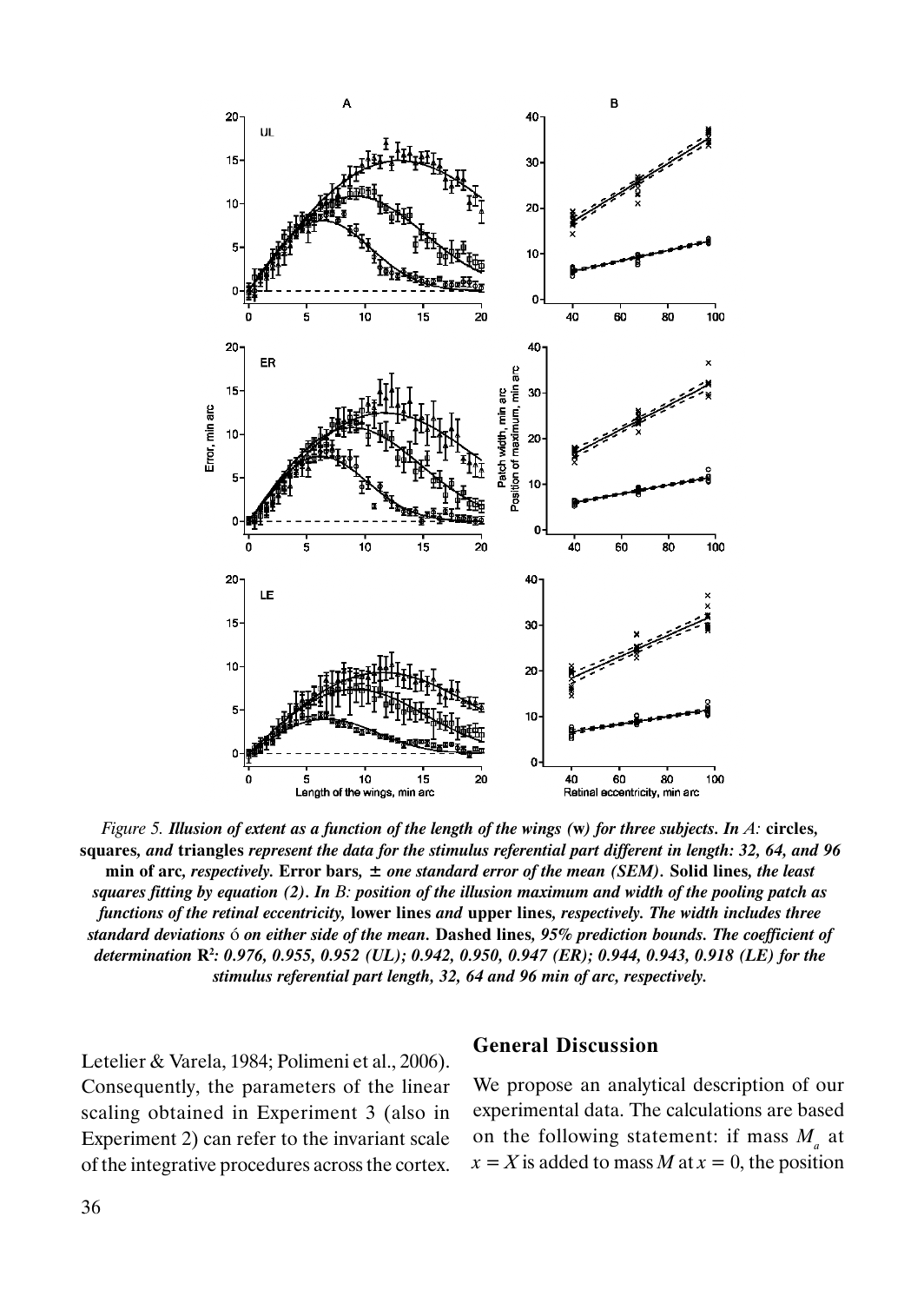of the centroid of the resulting system is defined by the equation

$$
\Delta(X) = \frac{X M_a}{M + M_a} = X \frac{m}{1 + m},\tag{1}
$$

where the normalized *mass*  $(m) = M_a/M$ ; in the present approach, mass is considered as an amplitude of the neural excitation proportional to the luminance amplitude.

A hypothetical mechanism determining the centroid position,  $\Delta(X)$ , can be assembled of the summation units with the linear weighting profiles. Convolution of the weighting profile with the function of the distribution of mass yields the centroid position which corresponds to that of the summation unit with zero response. In the visual system, the receptive fields with linear weighting profiles are presumably absent, and the first derivative of two-dimensional Gaussian distribution can be used as an appropriate odd function for the weighting profile of the units determining the centroid position. Substituting the linear profile by the first Gaussian derivative leads to a slight change of the centroid position,  $\Delta(X)$ , as weighted by the Gaussian derivative:

$$
\Delta(X)_{G} \approx X \frac{m}{1+m} e^{-BX^2}.
$$

For our modeling, we assume that: i) the two-dimensional Gaussian derivative is a weighting profile of the pooling patches, and ii) the first derivative of the two-dimensional Gaussian distribution with the same width is an odd function of the weighting profile of the integrative units which form the system determining the centroid position.

To simplify the calculations, we assume that the excitation profile of the three-spot cluster part of the stimulus (Figure 1c) consists of three cylinders, their widths being equal to the

spot diameter s and their heights (excitation amplitudes) to 1. Multiplication of the two profiles, the excitation and the pooling patch, shows that the mass corresponding to the terminator spot is

$$
M = \iint_{-0.5s}^{0.5s} e^{-B(x^2 + y^2)} dx dy = \frac{\pi}{B} erf (0.5s\sqrt{B})^2
$$

and the mass corresponding to the contextual flank made of two spots is

$$
m_{dd} \cong 2Me^{-B(X^2+Y^2)} = 2Me^{-Bw^2},
$$

where  $X = w\cos(\theta.5\alpha)$ , and  $Y = w\sin(\theta.5\alpha)$ , and  $B=0.5\sigma^2$ ;  $\sigma$  determines the width of the Gaussian derivative.

In accordance with the assumptions, we have developed the following equation to fit the data shown in Figure 5A:

$$
\Delta_{dd}(w, \alpha) = AX \frac{m_{dd}}{M + m_{dd}} e^{-BX^2} =
$$
  
=  $Awcos(0.5\alpha) \frac{2e^{-BW^2[1 + cos(0.5\alpha)]^2}}{1 + 2e^{-BW^2}} ,$  (2)

where  $w$  is the wing length;  $\alpha$ , the internal angle of the wings; A, scale coefficient;  $B = 1/2\sigma^2$ which determines the width of the Gaussian profile of the pooling.

Integrating along the vertical line, the length of which is  $h$  and the width is  $s$ , yields the mass corresponding to the contextual stripe:

$$
m_{ds} = e^{-BX^2} \sqrt{\frac{\pi}{B}} erf(0.5s\sqrt{B}) \int_{-0.5h}^{0.5h} e^{-By^2} dy =
$$
  
=  $\frac{\pi}{B} e^{-BX^2} erf(0.5h\sqrt{B}) erf(0.5s\sqrt{B}).$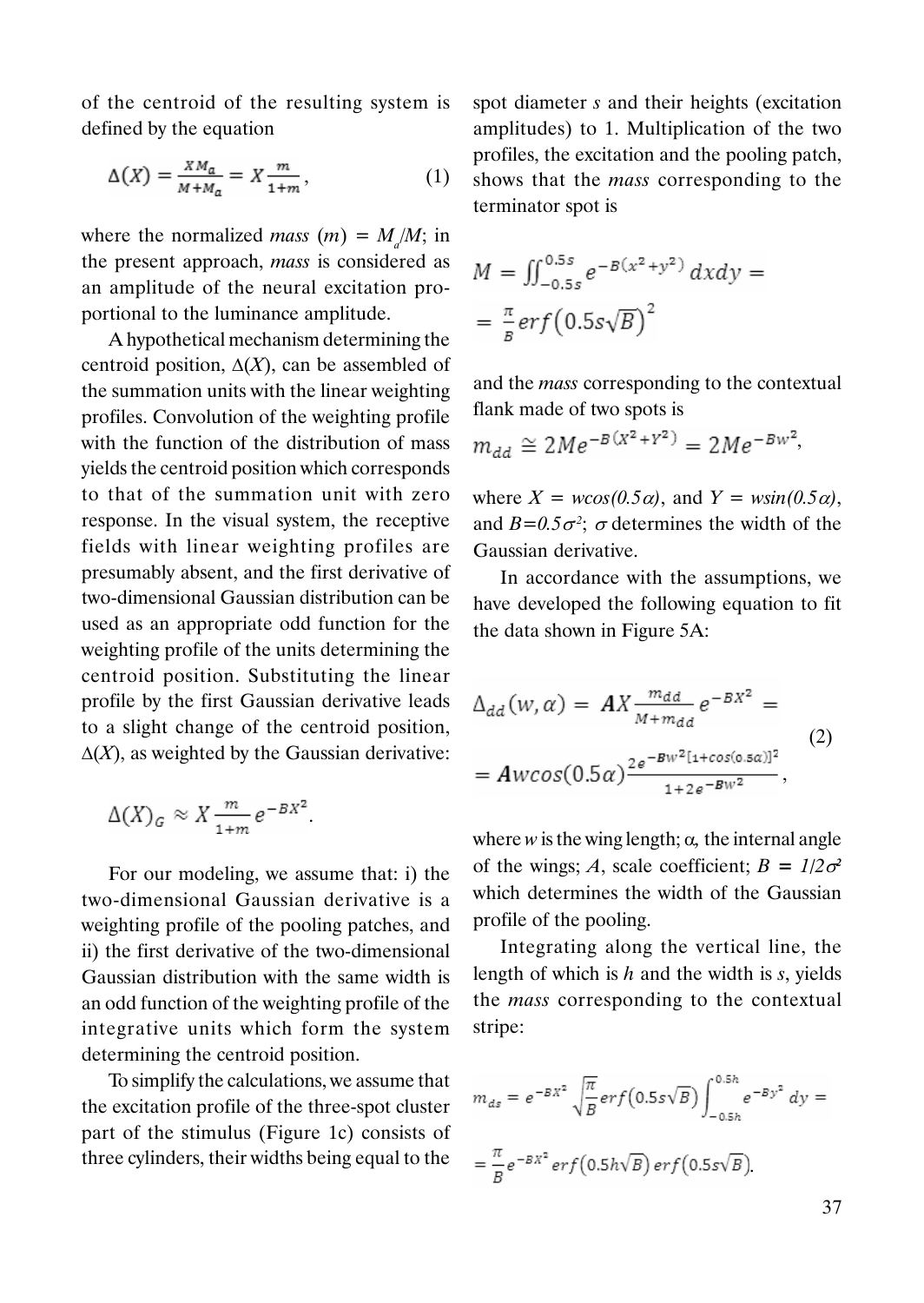Then, the centroid bias corresponding to the perceived shift of the terminator spot is

$$
\Delta(X) = X \frac{m_{ds}}{M + m_{ds}} e^{-BX^2} =
$$
  
= 
$$
X \frac{e^{-2BX^2} erf(0.5h\sqrt{B})}{erf(0.5s\sqrt{B}) + e^{-BX^2} erf(0.5h\sqrt{B})}.
$$

Assuming that

$$
\int_0^x e^{-b\tau^2} dx = \frac{1}{2} \sqrt{\pi b^{-1}} \, erf(x\sqrt{b}) \approx
$$

$$
\approx \frac{1}{2}\sqrt{\pi b^{-1}\left(1-e^{-bx^2}\right)},
$$

a second equation has been derived to fit the data shown in Figures 2 and 4:

$$
\Delta_{ds}(d) = Ad \frac{e^{-\left[\frac{d}{\sigma}\right]^2} \sqrt{1 - e^{-0.125\left[\frac{h}{\sigma}\right]^2}}}{\sqrt{1 - e^{-0.125\left[\frac{S}{\sigma}\right]^2} + e^{-0.5\left[\frac{d}{\sigma}\right]^2} \sqrt{1 - e^{-0.125\left[\frac{h}{\sigma}\right]^2}}}} \quad (3)
$$

where  $s$  is the spot diameter (1.5 min of arc);  $d$ , stripe-to-spot gap;  $h$ , stripe height. A good correspondence between the experimental and modeling data has been achieved (Figures 2, 3 and 5A, symbols and solid lines).

These results have led us to conclude that the local integrating processes may contribute to the illusions of alignment, orthogonal orientation and length matching. Also, the processes may cause similar illusions of the Müller–Lyer type related to various contextual

flanks: single or double stripes, wings, triangles. The local integrative processes may also explain some other effects like "puffy" arcs of a circle with the inscribed triangle or the Giovanelli illusion. Seemingly, the procedure of the centroid positional coding provides a distorted sensory input to different visual mechanisms which are generally tuned to the location estimation in 2D and possibly 3D space. However, the perceptual goal of the procedure in the visual system is generally different. The biological significance of the mechanism of the positional coding via centroids is probably the ability of an unconscious, fast and reliable estimation of the location of an object as a whole, independently of its size, shape complexity, and its position in the scenery. It is little wonder for all of us that visible objects are located at the centroids in their light distributions (Westheimer & McKee, 1977; Watt & Morgan, 1983; Morgan & Aiba, 1985).

# Conclusions

In the study, illusions of alignment, orthogonal orientation, and length matching were investigated. Quantitative characteristics of different illusions within a relevant range of the spatial stimulus parameters were obtained. The experimental data can be accounted for by a model based upon the centroid bias concept.

### Acknowledgements

This work was supported by the Scientific Fund of the Kaunas University of Medicine.